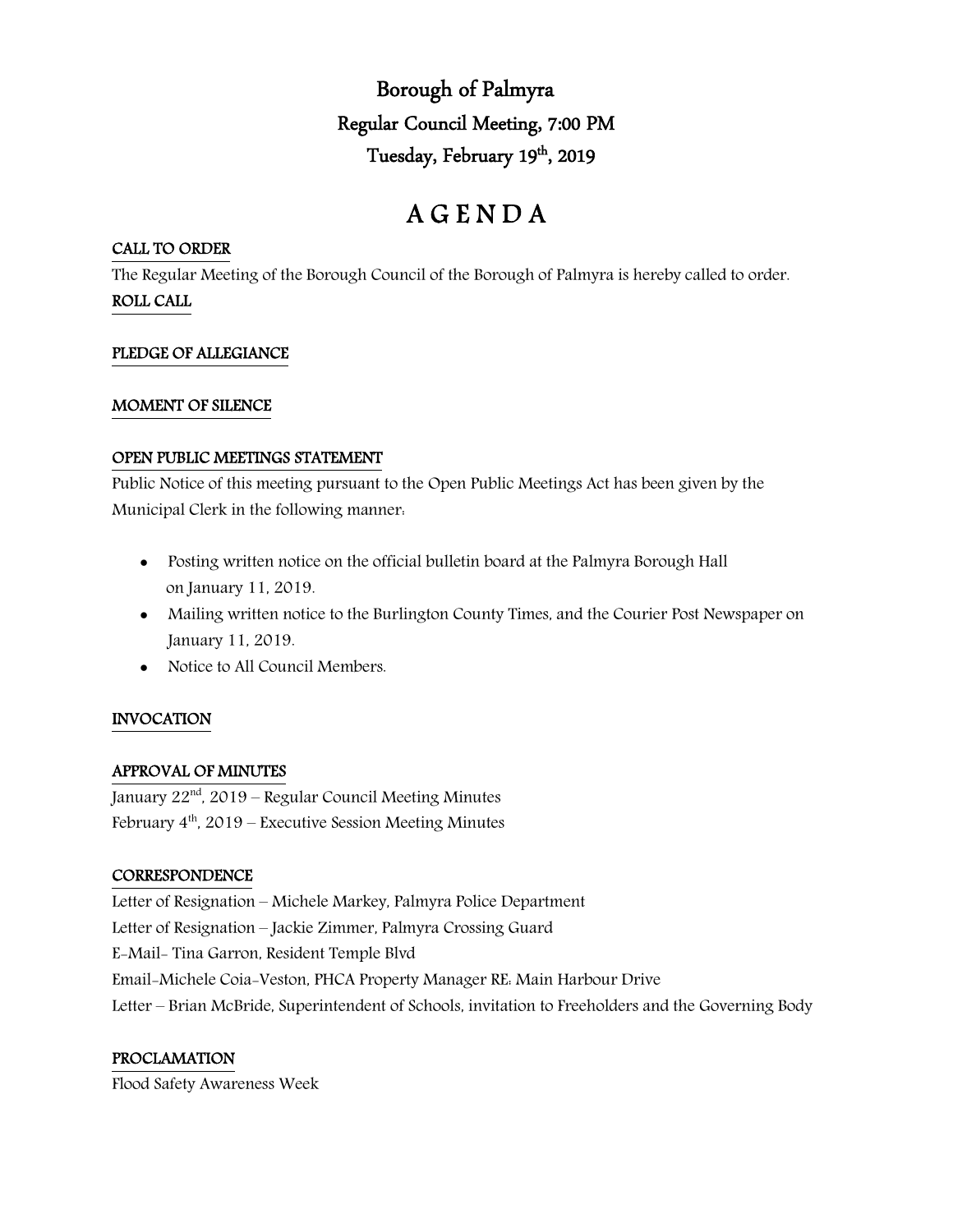## PUBLIC PORTION

This public portion is for discussion on professional updates, resolutions and ordinances listed on the agenda. Please sign in at the podium, state your name and address for the record. Council will give all comments appropriate consideration. Each citizen will be allotted up to five (5) minutes to speak, in order to allow everyone an opportunity to ask questions and express their opinions or concerns. Please direct all comments to the Mayor. Each citizen may only speak once during each public portion.

## RESOLUTIONS Consent Agenda

Resolution 2019-76 and Resolution 2019-91 to Resolution 2019-97 will be enacted as a single motion, if any resolution needs additional discussion it will be removed from the consent agenda and voted on separately.

Resolution 2019-76, Resolution in Support of Path to Progress Recommendations Made by New Jersey Economic and Fiscal Policy Workgroup

Resolution 2019-91, Resolution Appointing Corey Ahart as Borough of Palmyra Municipal Judge effective March  $20^{th}$ ,  $2019$  thru March  $20^{th}$ ,  $2022$ 

Resolution 2019-92, Resolution Authorizing the Municipal Court Administrator to Cancel Outstanding Checks as noted on the Attached Schedule A.

Resolution 2019-93, Resolution Authorizing the Execution of a Treatment Works Approval Application and Related Documents for the Public Road Pump Station Elimination Project

Resolution 2019-94, Resolution Authorizing Mayor Michelle Arnold to Execute the Agreement with the Burlington County Department of Public Works, Division of Mosquito Control

Resolution 2019-95, Resolution awarding a contract to ERI for the Miscellaneous Concrete Construction in Coordination with NJAWC project per their proposal dated January 30, 2019 in the amount not-to-exceed \$27,500.

Resolution 2019-96, Resolution authorizing Mayor Michelle Arnold to execute the shared services agreement with Burlington County Board of Chosen Freeholders for snow plowing, salting and brining services.

Resolution 2019-97, Resolution Authorizing the Payment of Bills for the Month of February 2019 In the Amount of \$1,879,582.12

#### MOTION TO APPROVE TREASURERS REPORTS

January 2019

#### COMMUNITY SPOTLIGHT

Free Mammograms – February 21 $\mathrm{^{st}}$ , 2019, Virtua for Life Read Across America- Charles Street School, March  $4^{\text{th}}$ , 2019 thru March  $8^{\text{th}}$ , 2019 Panther Con 2019

#### PUBLIC REMINDERS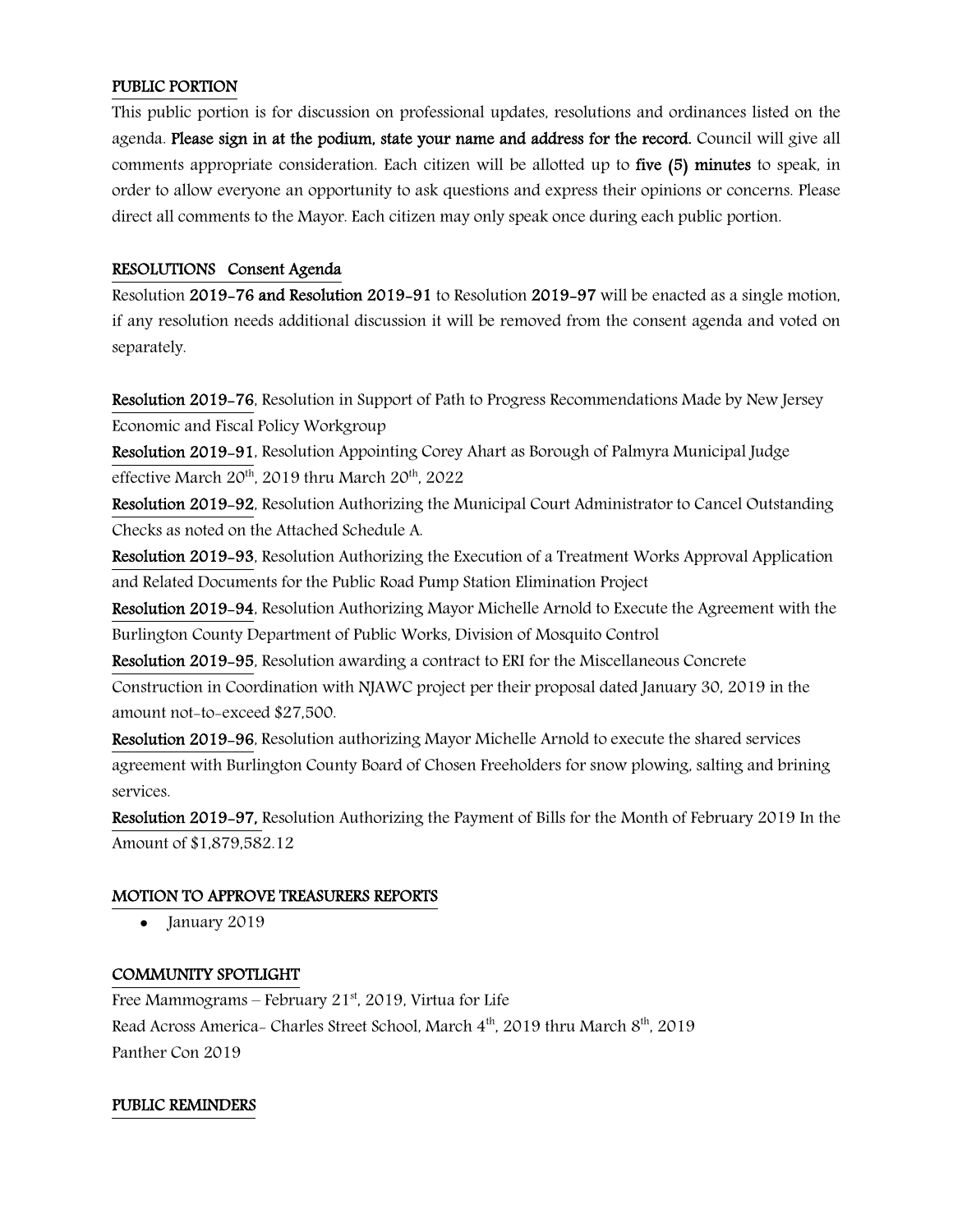## DISCUSSION ITEMS

## NEW Business

- Public Events
	- Black History Month
- Redevelopment Meeting with professional consultants
- Grove Park proposed renaming in honor of former Chief of Police Payton I. Flournoy, Sr. Note: the Band Shell was dedicated, September 11, 2002, in honor of two fallen Palmyra Firefighters: Edwin W. Redfield, Jr. and Lawrence Betty
- Complaint Matter of the potential ethical conflicts of Mayor Arnold
- Habitat for Humanity; Neighborhood Revitalization Program
- Capehart Scatchard/Malamut & Associates merger/re-appointments of William Burns, Esq., and Thomas Hastie, Esq.
- Conditional Offers of Employment -- two Police Officers
- 609B Broad St Sewer Connection ERI invoice
- 503 Garfield Ave update
- Stormwater Permit/Regulation Program public outreach requirements

#### OLD Business

- Sidewalk snow removal policy
- Electronic displays usage policy update
- Path to Progress Town Hall meeting  $-$  February 20<sup>th</sup> at Rowan College
- Former PNC Bank Redevelopment/appraisal update
- Budget Workshop Meeting proposed dates Saturdays, March  $16^{th}$  &  $23^{rd}$
- Cannabis Report; Medical & Adult use public Forum
- Holiday decorations & banners
- Gardner for parks and planting beds
- Tree Service Contract bid results
- **JIF Online Cyber Security Course**

#### ADMINISTRATOR REPORT

- School Resource Officer Shared Services Agreement with School District update
- **IIF Elected Officials Liability Seminar, March 21st at O'Connor's, Eastampton**
- JIF Quarterly Reports

#### COMMITTEE REPORTS

PUBLIC COMMENT Please sign in at the podium and state your name and address for the record. Council will give all comments appropriate consideration. Each citizen will be allotted up to five (5) minutes to speak, in order to allow everyone an opportunity to ask questions and express their opinions or concerns. Please direct all comments to the Mayor. Each citizen may only speak once during each public portion.